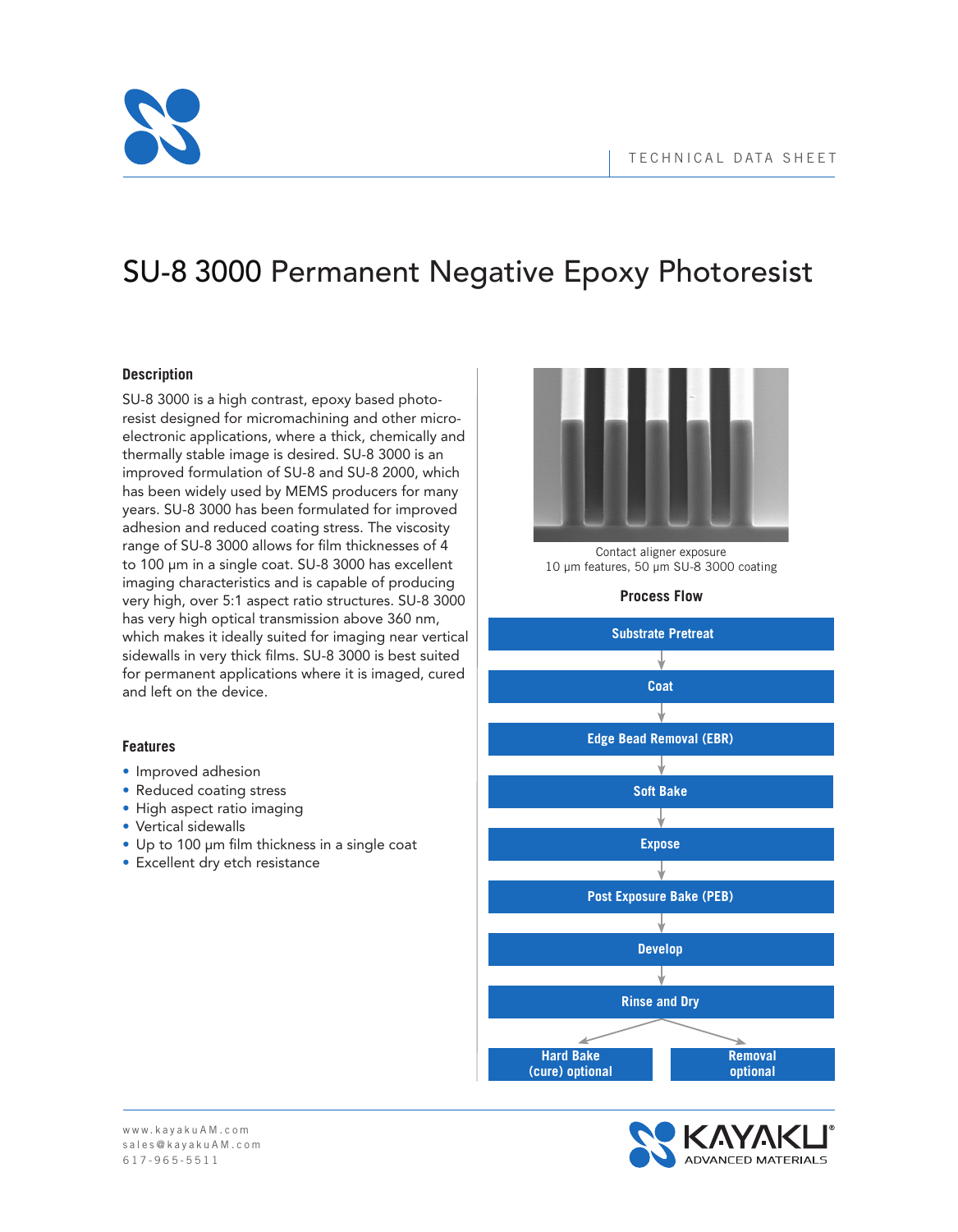

### **PROCESSING GUIDELINES**

SU-8 3000 is most commonly exposed with conventional i-Line and broadband UV (350-400 nm) radiation, although i-Line (365 nm) is recommended. It may also be exposed with e-beam or x-ray radiation. Upon exposure, cross-linking proceeds in two steps: (1) formation of a strong acid during the exposure step, followed by (2) acid-catalyzed, thermally driven epoxy cross-linking during the post exposure bake (PEB) step. A normal process is: spin coat, soft bake, expose, PEB, followed by develop.

#### **Substrate Preparation**

To obtain maximum process reliability, substrates should be clean and dry prior to applying SU-8 3000 resist. For best results, substrates should be cleaned with a piranha wet etch using  $\mathsf{H}_2\mathsf{SO}_4^{\vphantom{\dag}}$  &  $\mathsf{H}_2\mathsf{O}_2^{\vphantom{\dag}}$  followed by a de-ionized water rinse. Substrates may also be cleaned using reactive ion etching (RIE) or any barrel asher supplied with  $\mathsf{O}_2$ . Adhesion promoters are typically not required. For applications that require electroplating, it is recommended to pre-treat the substrate with HMDS.

### **Coat**

SU-8 3000 resists are available in five standard viscosities, shown in Table 1. Figure 1 provides the information required to select the appropriate SU-8 3000 resist and spin conditions to achieve the desired film thickness.

### **Recommended Program**

- (1) Dispense 1 ml of resist for each inch (25 mm) of substrate diameter
- (2) Spin at 500 rpm for 5-10 sec with acceleration of 100 rpm/second
- (3) Spin at 3000 rpm for 30 sec with acceleration of 300 rpm/second



**Figure 1. SU-8 3000 Thickness vs. Spin Speed (21ºC US & EU)**



**Figure 2. SU-8 3000 Thickness vs. Spin Speed (23ºC Japan & Asia)**

| <b>SU-8 3000</b> |      | % Solids Viscosity (cSt) Density (g/ml) |       |
|------------------|------|-----------------------------------------|-------|
| 3005             | 50   | 65                                      | 1.075 |
| 3010             | 60.4 | 340                                     | 1.106 |
| 3025             | 72.3 | 4400                                    | 1.143 |
| 3035             | 74.4 | 7400                                    | 1.147 |
| 3050             | 75.5 | 12000                                   | 1.153 |

**Table 1. SU-8 3000 Viscosity**

*SU-8 3000 Technical Data Sheet, July 2020, Ver. 1, Page 2/6*

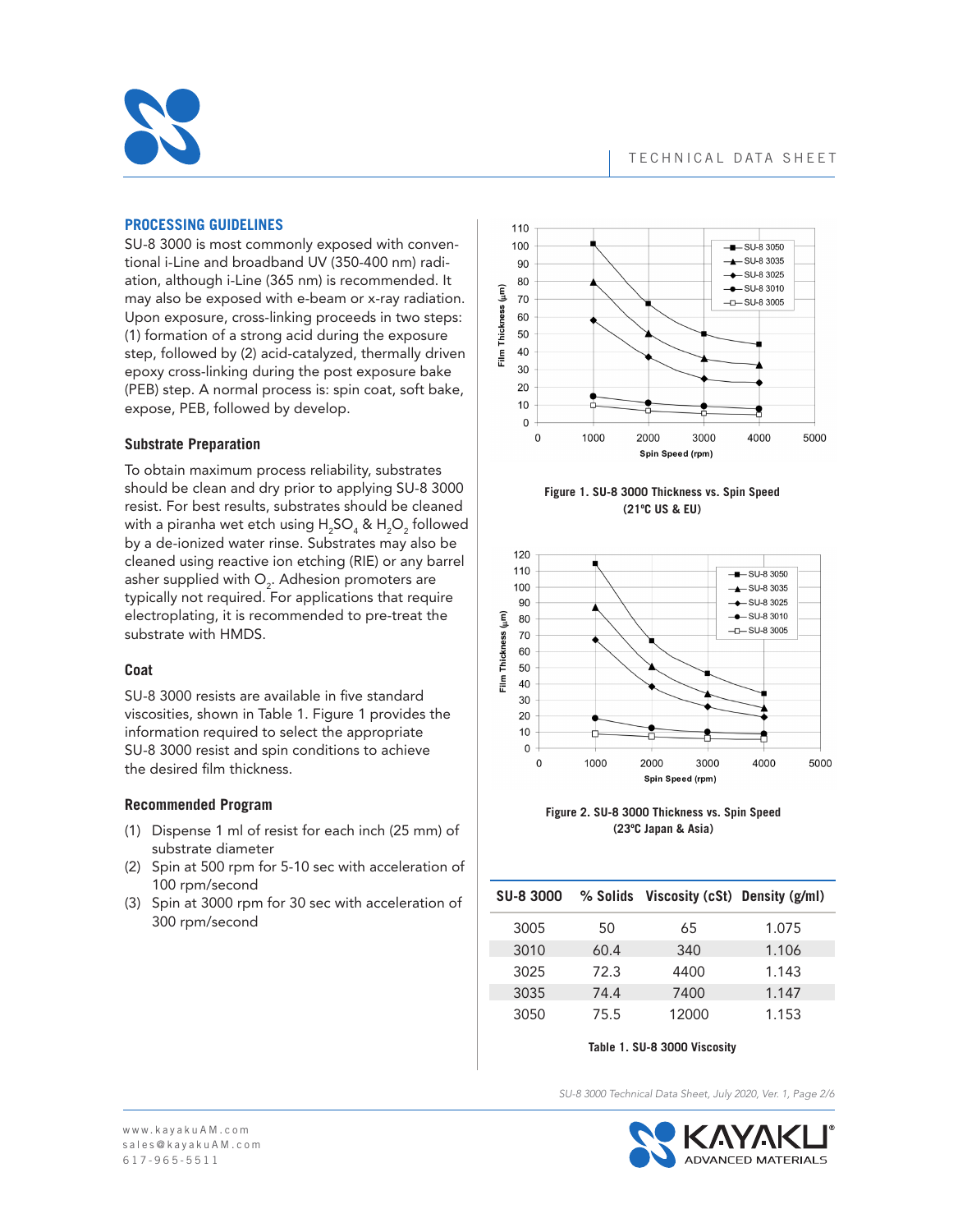

## **Edge Bead Removal (EBR)**

During the spin coat process step, a build up of photoresist may occur on the edge of the substrate. In order to minimize contamination of the hotplate, this thick bead should be removed. This can be accomplished by using a small stream of solvent (Kayaku Advanced Materials' EBR PG) at the edge of the wafer either at the top or from the bottom. Most automated spin coaters now have this feature and can be programmed to do this automatically.

By removing any edge bead, the photomask can be placed into close contact with the wafer, resulting in improved resolution and aspect ratio.

### **Soft Bake**

A level hotplate with good thermal control and uniformity is recommended for use during the soft bake step of the process. Convection ovens are not recommended. During convection oven baking, a skin may form on the resist. This skin can inhibit the evolution of solvent, resulting in incomplete drying of the film and/or extended bake times. Table 2 shows the recommended soft bake temperatures and times for the various SU-8 3000 products at selected film thicknesses.

| <b>THICKNESS</b><br>microns | <b>SOFT BAKE TIMES</b><br>minutes @ 95°C |
|-----------------------------|------------------------------------------|
| $4 - 10$                    | $2 - 3$                                  |
| $8 - 15$                    | $5 - 10$                                 |
| $20 - 50$                   | $10 - 15$                                |
| $30 - 80$                   | $10 - 30$                                |
| $40 - 100$                  | $15 - 45$                                |

#### **Table 2. Soft Bake Times**

*Note: To optimize the baking times/conditions, remove the wafer from the hotplate after the prescribed time and allow to cool to room temperature. Then, return the wafer to the hotplate. If the film wrinkles, leave the wafer on the hotplate for a few more minutes. Repeat the cool-down and heat-up cycle until wrinkles are no longer seen in the film after placing the wafer on the hotplate.*

## **Optical Parameters**

The dispersion curve and Cauchy Coefficients are shown in Figure 3. This information is useful for film thickness measurements based on ellipsometry and other optical measurements.



**Figure 3. Cauchy Coefficients**

### **Exposure**

To obtain vertical sidewalls in the SU-8 3000 resist, we recommend the use of a long pass filter to eliminate UV radiation below 350 nm. With the recommended filter PL-360-LP from Omega Optical www.omegafilters.com or a 365 nm cut off filter, an increase in exposure time of approximately 40% is required to reach the optimum exposure dose.

*Note: Optimal exposure will produce a visible latent image within 5-15 seconds after being placed on the PEB hotplate and not before. An exposure matrix experiment should be performed to optimize the exposure dose.*

| <b>THICKNESS</b><br>microns | <b>EXPOSURE ENERGY</b><br>mJ/cm <sup>2</sup> |
|-----------------------------|----------------------------------------------|
| $4 - 10$                    | 100-200                                      |
| $8 - 15$                    | 125-200                                      |
| $20 - 50$                   | 150-250                                      |
| $30 - 80$                   | 150-250                                      |
| $40 - 100$                  | 150-250                                      |

#### **Table 3. Exposure Dose**

*SU-8 3000 Technical Data Sheet, July 2020, Ver. 1, Page 3/6*

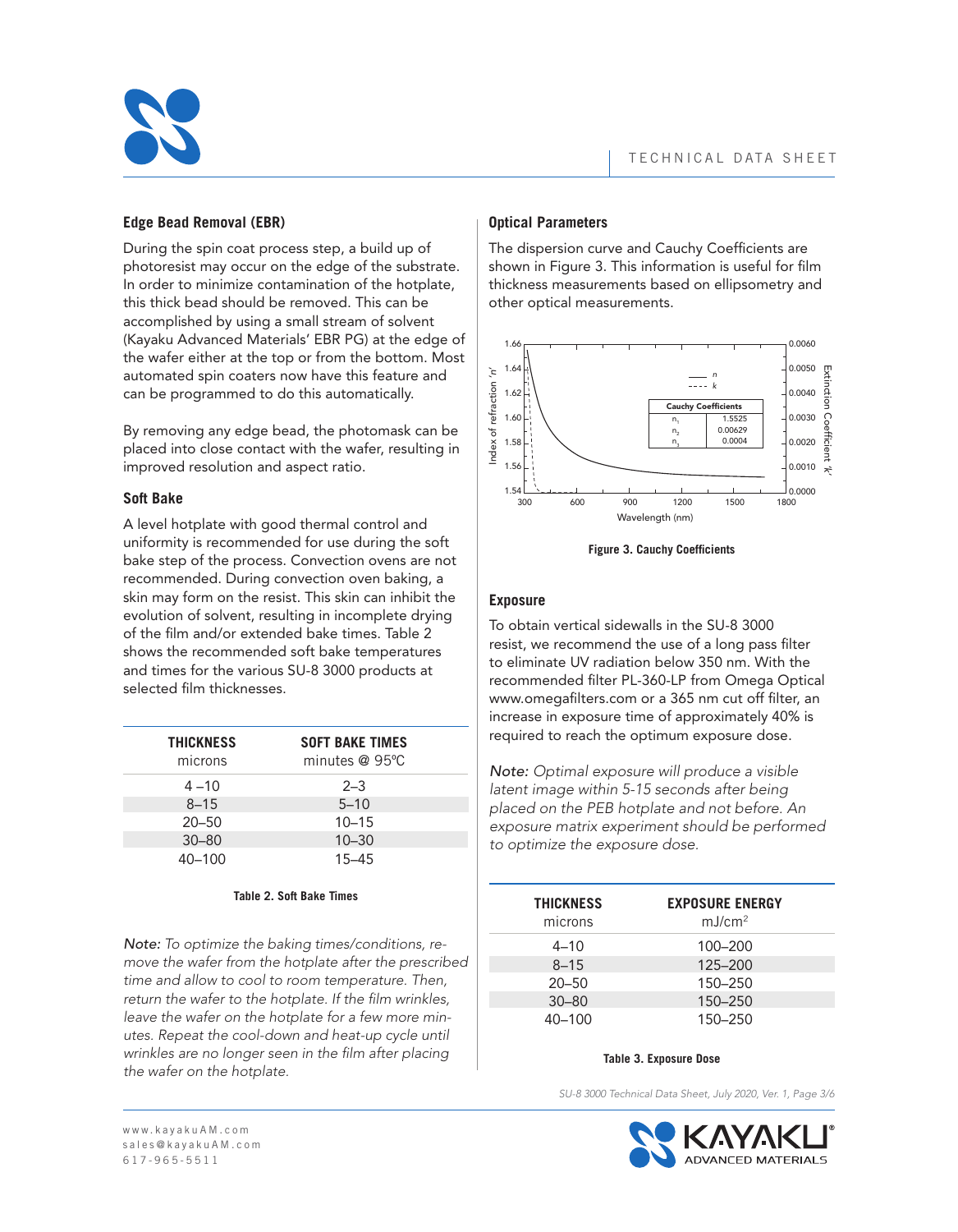

| <b>SUBSTRATE</b> | <b>RELATIVE DOSE</b> |
|------------------|----------------------|
|                  |                      |
| Silicon          | 1X                   |
| Glass            | 1.5X                 |
| Pyrex            | 1.5X                 |
| Indium Tin Oxide | 1.5X                 |
| Silicon Nitride  | $1.5 - 2X$           |
| Gold             | $1.5 - 2X$           |
| Aluminum         | $1.5 - 2X$           |
| Nickel Iron      | $1.5 - 2X$           |
| Copper           | $1.5 - 2X$           |
| Nickel           | $1.5 - 2X$           |
| Titanium         | $1.5 - 2X$           |

#### **Table 4. Exposure Doses for Various Substrates**

### **Post Exposure Bake (PEB)**

PEB should take place directly after exposure. Table 5 shows the recommended times and temperatures.

*Note: After 1 minute of PEB at 95ºC, an image of the mask should be visible in the SU-8 3000 photoresist coating. No visible latent image during or after PEB means that there was insufficient exposure, temperature or both.*

| <b>THICKNESS</b><br>microns | <b>PEB TIME</b><br>minutes $@$ 65°C* | <b>PEB TIME</b><br>minutes @ 95°C |
|-----------------------------|--------------------------------------|-----------------------------------|
| $4 - 10$                    |                                      | $1 - 2$                           |
| $8 - 15$                    |                                      | $2 - 4$                           |
| $20 - 50$                   |                                      | $3 - 5$                           |
| $30 - 80$                   |                                      | $3 - 5$                           |
| $40 - 100$                  |                                      | $3 - 5$                           |

\*Optional step for stress reduction

#### **Table 5. Post Exposure Bake Times**

## **Develop**

SU-8 3000 resist has been designed for use in immersion, spray or spray-puddle processes with Kayaku Advanced Materials' SU-8 developer. Other solvent based developers, such as ethyl lactate and diacetone alcohol, may also be used. Strong agitation is also recommended for high aspect ratio and/or thick film structures. The recommended develop times for immersion processes are given in Table 6. These develop times are approximate, since actual dissolution rates can vary widely as a function of agitation.

*Note: The use of an ultrasonic or megasonic bath is helpful for developing out photoresist vias or holes.*

| <b>THICKNESS</b><br>microns | <b>DEVELOPMENT TIME</b><br>minutes |
|-----------------------------|------------------------------------|
| $4 - 10$                    | $1 - 3$                            |
| $8 - 15$                    | $4 - 6$                            |
| $20 - 50$                   | $5 - 8$                            |
| $30 - 80$                   | $6 - 12$                           |
| $40 - 100$                  | $7 - 15$                           |

**Table 6. Development Times for SU-8 Developer**

### **Rinse and Dry**

When using SU-8 developer, spray/wash the developed image with fresh developer solution for approximately 10 seconds followed by a second spray/wash with developer for another 10 seconds if required. Air dry with filtered, pressurized air or nitrogen.

*SU-8 3000 Technical Data Sheet, July 2020, Ver. 1, Page 4/6*

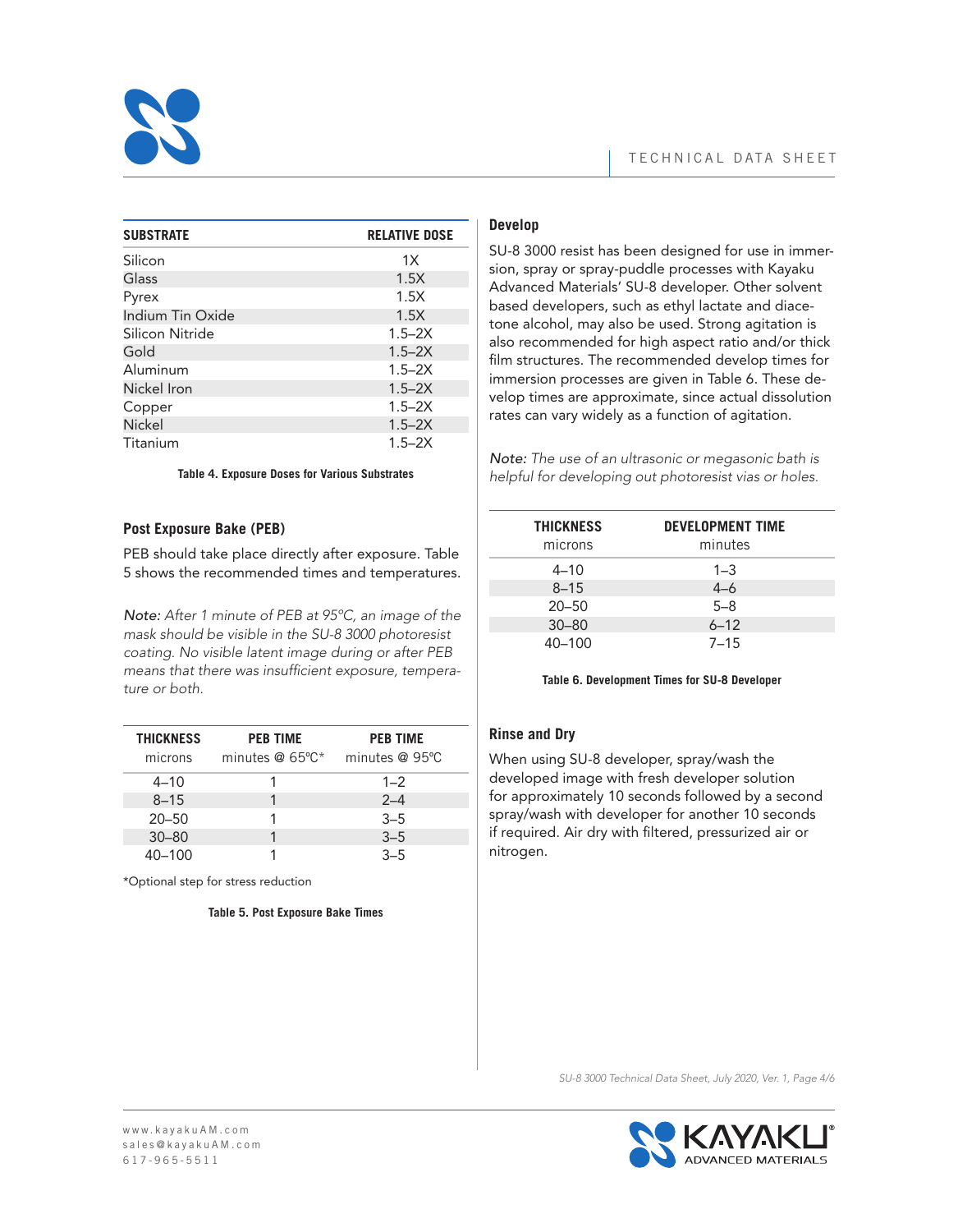

## **Physical Properties**

(Approximate values)

| Adhesion Strength (MPa) Silicon/Glass/Glass & HMDS 69/35/59       |                      |
|-------------------------------------------------------------------|----------------------|
| Glass Transition Temperature (Tq $^{\circ}$ C), tan $\delta$ peak | 200                  |
| Thermal Stability (°C @ 5% wt. loss)                              | 300                  |
| Thermal Conductivity (W/(m.K))                                    | 0.2                  |
| Coefficient of Thermal Expansion (CTE ppm)                        | 52                   |
| Tensile Strength (MPa)                                            | 73                   |
| Elongation at break (ξb %)                                        | 4.8                  |
| Young's Modulus (GPa)                                             | 2.0                  |
| Dielectric Constant @ 1GHz                                        | 3.28                 |
| Bulk Resistivity ( $\Omega$ cm)                                   | 7.8×10 <sup>14</sup> |
| Water Absorption (% 85°C/85 RH)                                   | 0.55                 |
|                                                                   |                      |

**Table 7. Physical Properties** 

## **Optical Properties**



**Figure 4. Optical Transmittance after 300ºC Hard Bake**

## **Hard Bake (cure)**

SU-8 3000 has good mechanical properties. However, for applications where the imaged resist is to be left as part of the final device, the resist may be ramp/step hard baked between 150–200°C on a

hot plate or in a convection oven to further cross-link the material. Bake times vary based on type of bake process and film thickness.

# **Removal**

SU-8 3000 has been designed as a permanent, highly cross-linked epoxy material, which makes it extremely difficult to remove with conventional solvent-based resist strippers. Kayaku Advanced Materials' Remover PG will swell and lift off minimally cross- linked SU-8 3000. However, if OmniCoat (30-100 nm) has been applied, immersion in Remover PG can effect a clean and thorough lift-off of the SU-8 3000 material. It will not remove fully cured or hard baked SU-8 3000 without the use of OmniCoat.

To remove minimally cross-linked SU-8 3000, or when using Omnicoat: Heat the Remover PG bath to 50- 80°C and immerse the substrates for 30-90 minutes. Actual strip time will depend on resist thickness and cross-link density For more information on Kayaku Advanced Materials' Omnicoat and Remover PG, please see the relevant product data sheets.

To re-work fully cross-linked SU-8 3000: Wafers can be stripped using oxidizing acid solutions such as piranha etch, plasma ash, RIE, laser ablation and pyrolysis.

# **PLASMA REMOVAL**

RIE 200W, 80 sccm  $O<sub>2</sub>$ , 8 sccm CF<sub>4</sub>, 100 mTorr, 10°C. For more information, refer to the SU-8 / KMPR® Removal applications note on the website www.kayakuAM.com. Also see www.r3t.de or www.pvatepla.com for microwave plasma tools for high throughput without damaging other microstructures.

# **Storage**

Store SU-8 3000 resists upright in tightly closed containers in a cool, dry environment away from direct sunlight at a temperature of 40-70°F (4–21°C). Store away from light, acids, heat and sources of ignition. Shelf life is thirteen months from date of manufacture.

*SU-8 3000 Technical Data Sheet, July 2020, Ver. 1, Page 5/6*